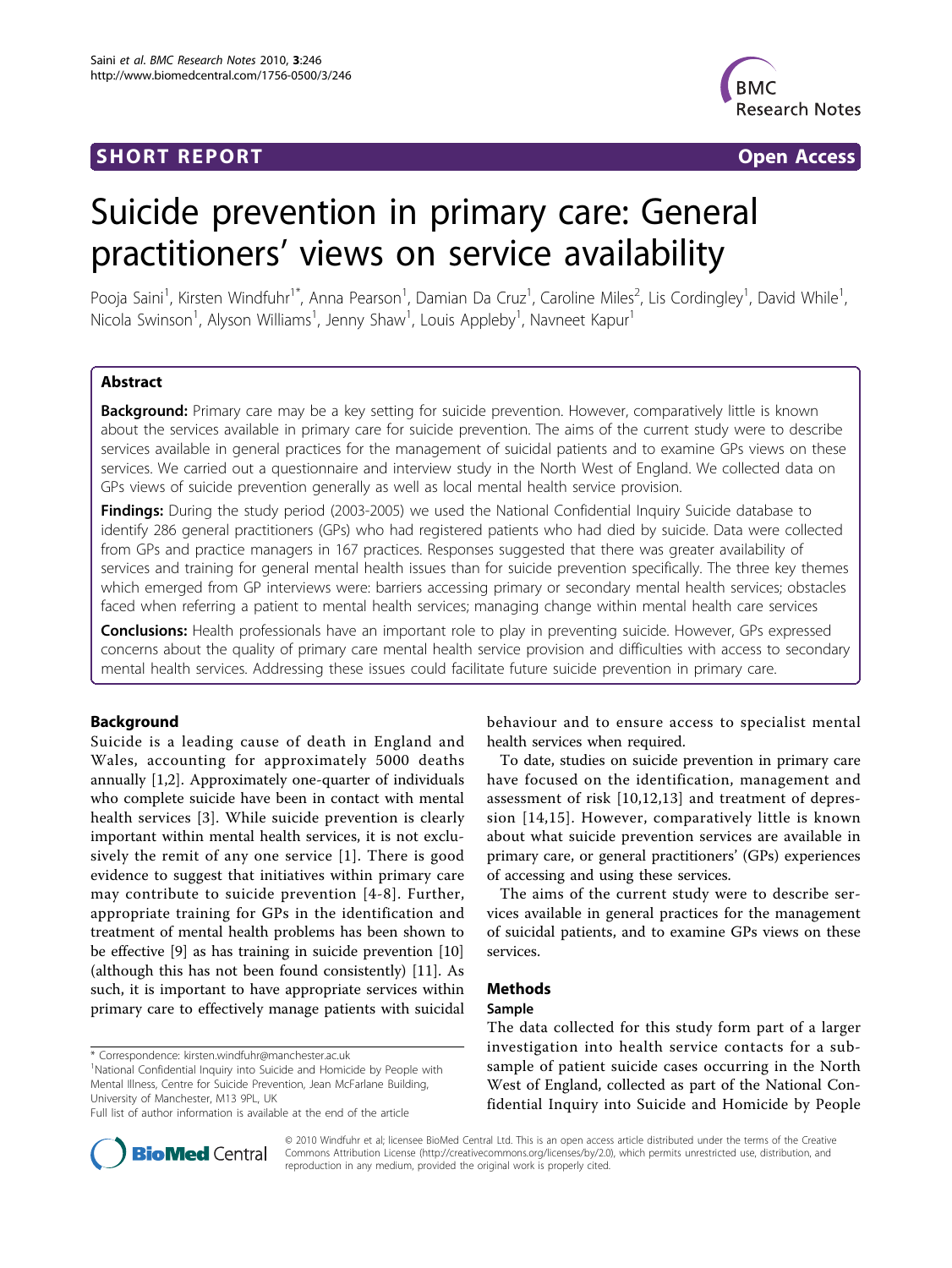with Mental Illness (Inquiry) [[3,4\]](#page-4-0). The Inquiry collects data on all suicide deaths for individuals who had been in contact with mental health services in the 12 months prior to death [\[3](#page-4-0)].

During the study period (2003-2005) we used the Inquiry database to identify 286 general practitioners (GPs) who had registered patients who had died by suicide. As the study was based on Inquiry data all GPs had been the primary care physician for a patient who had also been in contact with mental health services prior to their death. GP details were obtained from local NHS Trusts or from the coroner files relating to the decedent.

We carried out a questionnaire and interview study collecting data on GPs views of suicide prevention generally as well as local mental health service provision. The semi-structured interviews were carried out with GPs consent. The interview schedules were adapted from tools used in previous studies conducted within the Inquiry [[16](#page-5-0)-[18\]](#page-5-0). The interviews ranged between 20 and 40 minutes in duration and took place in GP practices. Practice managers completed the service related questions if GPs were not available (in 5% cases). With the agreement of the participant, interviews were recorded and transcribed verbatim by a member of the research team.

# Data Analysis

#### Descriptive statistics

Quantitative data analyses were conducted using SPSS 15.0 for Windows (SPSS Inc. 2006) [\[19](#page-5-0)]. Descriptive statistics are presented including percentages and 95% confidence intervals. When percentages are quoted, these refer to 'valid cases', i.e. those for whom the relevant information was available. Therefore, if an item of information was not known about a person, they were excluded from the analysis of that item. As a result the denominator may vary slightly between analyses.

# Qualitative analysis

Framework analysis was used to analyse GP interview transcripts [[20\]](#page-5-0). In this approach, one piece of data (e.g. one statement, one theme) is taken and compared with all information for similarities or differences. The analysis was principally conducted by the first author, and also by the third and fourth author. Transcripts were examined across the whole data set as well as in the context of each interview, using thematic analysis. The transcripts were read independently and emergent themes and key issues were discussed. The data were interpreted and reanalyzed within the thematic framework to interpret and structure the component statements.

In some cases practice managers and GPs provided data. Where reference is made to respondents, both

practice managers and GPs provided the data and where reference is made to GPs views, this represented GP views only.

### Results

Of the 286 GPs who had registered patients who had died by suicide, 159 (56%) agreed to participate and were interviewed. A GP was unavailable for interview in eight cases (e.g. retired, deceased, left practice). In these cases, the practice manager completed the service structure questionnaire. Therefore, interview data on GPs views on suicide prevention was collected for 159 (56%) cases and data on service availability was collected for 167 (58%) cases.

#### Descriptive analysis

The responses to the service questionnaire are shown in Table [1](#page-2-0). The majority of practices reported having a psychiatric liaison process. Respondents reported that specific staff training on suicide and self-harm awareness was provided less frequently than training on mental health issues more generally  $(31\% \text{ v. } 56\%, \text{ p} < 0.001)$ . There were significantly fewer services addressing suicidal ideation and self-harm compared to services for mental health problems more generally (16% v. 74%,  $p < 0.001$ ).

Approximately two thirds of respondents reported that they were affected by the suicide of a patient. There was little support for staff in the event of a patient suicide. Support was usually received from work colleagues informally; respondents were not aware of any formal support systems at the time of the suicide.

#### Qualitative analysis of GP interview data

Table [2](#page-2-0) shows the themes and subthemes relating to GPs views on mental health service provision with selected key quotes. The findings are discussed more fully below.

(i) Barriers to accessing primary or secondary mental health services Respondents reported a lack of access to mental health services within both primary and secondary care. Some respondents believed this was a result of the introduction of Community Mental Health Teams (CMHTs), a reduction of onsite mental health care services and lack of resources generally. More specifically, respondents spoke of very limited access to services, which they felt did not meet patient need. Further, waiting lists were often several months long or closed due to excessive demand.

GPs were concerned about the lack of treatment options for patients diagnosed with mild to moderate depression or anxiety. These patients rarely met the criteria for a review by CMHTs and were generally referred back to primary care where there were long waiting lists to access primary care mental health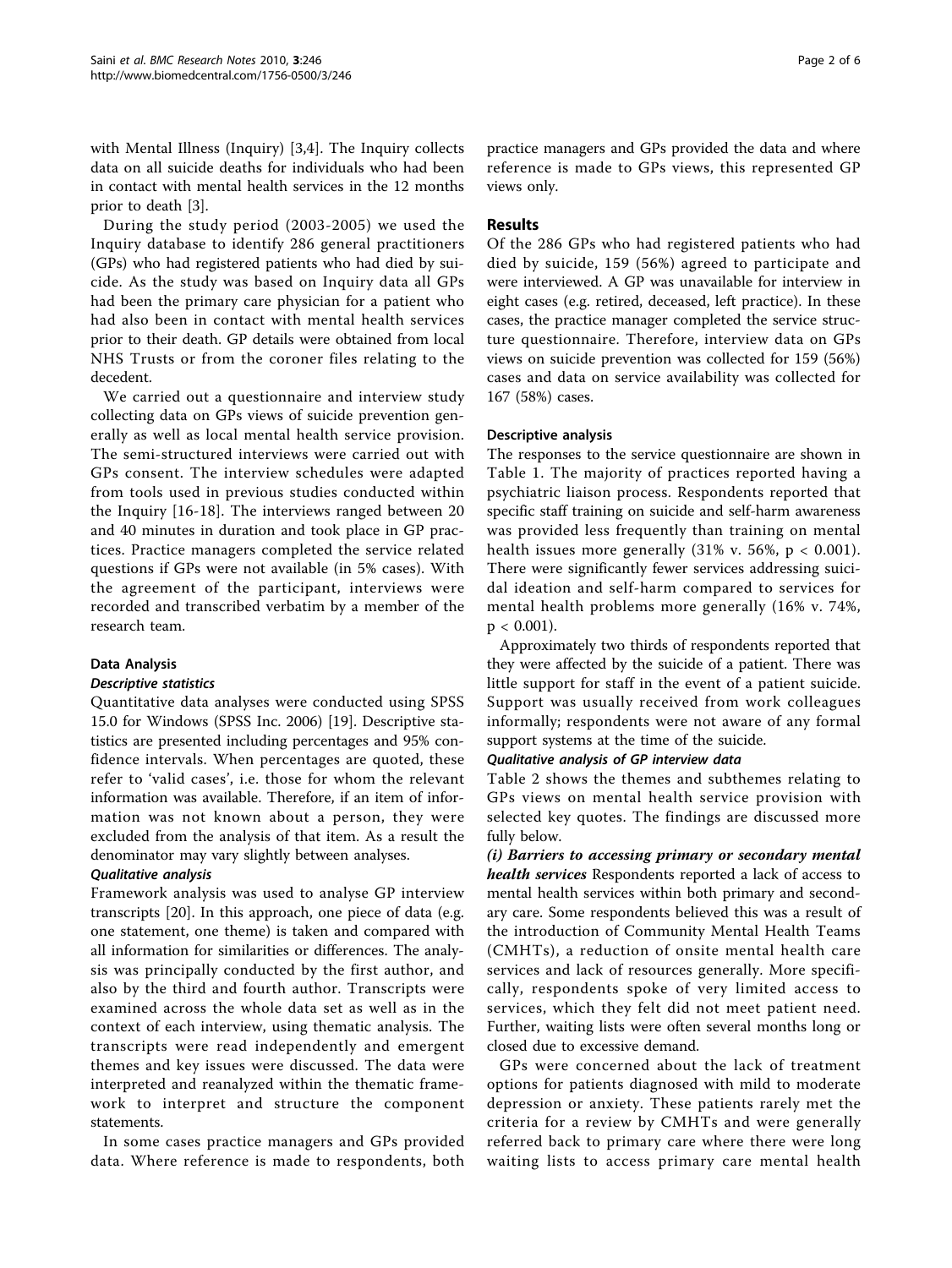#### <span id="page-2-0"></span>Table 1 GP responses to service structure questionnaire

|                                                                                                        | Yes % (n)<br>$n = 167$ | No $% (n)$<br>$n = 167$ | $N/k$ % (n)<br>$n = 167$ |
|--------------------------------------------------------------------------------------------------------|------------------------|-------------------------|--------------------------|
| Does this practice have a specific psychiatric liaison process?                                        | 85.6 (143)             | 14.4(24)                | 0                        |
| Are there any additional services/schemes provided at this practice to deal with mental health issues? | 73.7 (123)             | 26.3(44)                | $\Omega$                 |
| Are there any additional services/schemes provided at this practice to deal with suicidal ideas/DSH?   |                        | 83.8 (140)              | $\Omega$                 |
| Are there any services/schemes which you think are needed in relation to mental health issues?         |                        | 13.2 (22)               | 1.2(2)                   |
| Are there any services/schemes which you think are needed in relation to suicidal ideas/DSH?           |                        | 41.9 (70)               | 6.6(11)                  |
| Does this practice have any written policies/protocols regarding mental health?                        |                        | 51.5 (86)               | 11.4(19)                 |
| Does this practice have any written policies/protocols regarding suicide/DSH?                          |                        | 72.4 (121)              | 3.6(6)                   |
| Do the staff at this practice receive training on mental health issues?                                |                        | 44.3 (74)               | $\mathbf 0$              |
| Do the staff at this practice receive training on DSH/suicide awareness?                               |                        | 67.7 (113)              | 1.8(3)                   |
| Do the staff at this practice receive training on risk assessment for suicide?                         |                        | 68.3 (114)              | 1.8(3)                   |
| Do suicides have an effect on you as a GP?                                                             |                        | 21.2(35)                | 17.8 (30)                |
| Is there any support for GPs when patients commit suicide?                                             | 25.8 (43)              | 32.1 (54)               | 42.1 (70)                |

# Table 2 Selected key quotes representing the themes and subthemes relating to GPs views on mental health service provision

| <b>Theme</b>       | <b>Subtheme</b>                              | Statement/meaning unit                                                                                                                                                                                                                                                                                                                                                                                  |  |
|--------------------|----------------------------------------------|---------------------------------------------------------------------------------------------------------------------------------------------------------------------------------------------------------------------------------------------------------------------------------------------------------------------------------------------------------------------------------------------------------|--|
| <b>Barriers</b>    | Lack of access to                            | "Main problem is lack of staff, psychologists, CPNs and now have half the number of psychiatrists in their area<br>Secondary MH services than there should be."                                                                                                                                                                                                                                         |  |
|                    |                                              | "Cannot refer directly, need to go via CMHT who may send referral back."                                                                                                                                                                                                                                                                                                                                |  |
|                    | Long waiting lists                           | "Have a two-tier service for brief intervention such as CBT but waiting times are about 18 months."                                                                                                                                                                                                                                                                                                     |  |
|                    |                                              | "Long waiting lists for counsellors so GPs do not bother referring."                                                                                                                                                                                                                                                                                                                                    |  |
|                    |                                              | "Waiting lists for mild to moderate mental health problems need to be improved as currently very poor."                                                                                                                                                                                                                                                                                                 |  |
|                    | Closed lists                                 | "Psychology service was closed for 2 years, no access to psychology in this area."                                                                                                                                                                                                                                                                                                                      |  |
|                    |                                              | "Lack of counsellors and psychologists, 2 year waiting lists and no CBT available."                                                                                                                                                                                                                                                                                                                     |  |
|                    | Not admitted to<br>inpatient unit            | "Waiting times and a lack of beds is a problem. Sometimes patients who are referred for assessment cannot<br>be admitted as there are no beds. Sometimes patients have to wait too long."                                                                                                                                                                                                               |  |
|                    | Lack of dual diagnosis<br>services           | "Main problem in this area is for alcohol issues as these patients are a high risk for suicide yet they are hard to<br>admit if they need to detoxify."                                                                                                                                                                                                                                                 |  |
| <b>Referrals</b>   | Access & Rigid criteria                      | "GPs do not have quick access to support services within mental health services, especially at early stages<br>where they have no immediate access. This may be due to the CMHT not allowing immediate access as they<br>have very rigid criteria. Therefore need faster assessments for vulnerable patients, especially if the GP has<br>assessed them and thinks they are in need of some treatment." |  |
|                    | Do Not Attend/reply -<br>no follow up        | "All referrals go to CMHT who then decide who to access and invite for assessment. If no response from<br>patient the CMHT do not follow up. The referral system is not good."                                                                                                                                                                                                                          |  |
|                    | Referred back to<br>Primary Care             | "Service not good if service feels patients do not need to be seen. CMHT seem to refer patients back, find<br>every reason not to see them - this may be due them being under resourced."                                                                                                                                                                                                               |  |
|                    | Under resourced                              | "No immediate access at initial stages and staff should have more specific training. Provision of CMHT service<br>is based on resources not on patient needs."                                                                                                                                                                                                                                          |  |
|                    | Positive systems in<br>place                 | "Triage system for prompt assessment of mental health issues. If the GP feels there is a problem, can get it<br>assessed quickly by a mental health worker who will refer the patient for specific treatment."                                                                                                                                                                                          |  |
| Managing<br>Change | GPs feel unsupported                         | "Feel very unsupported as GPs. Currently trying to improve services for people with anxiety/depression as if<br>not seen as a major illness referrals will not be seen by anyone."                                                                                                                                                                                                                      |  |
|                    | Lack of staff & high<br>turnover of staff    | "Main problem is lack of staff, psychologists, CPNs and now have half the number of psychiatrists in their area<br>than there should be."                                                                                                                                                                                                                                                               |  |
|                    | Community Psychiatric<br>Nurse (CPN) on site | "Was better when CPNs were part of the surgery and not separate as now the SMI criteria is not met by some<br>moderate/low depression cases and they are rejected and do not get seen or reviewed."                                                                                                                                                                                                     |  |
|                    |                                              | "Very good access to CPN service. If psychotic or urgent case can contact psychiatrist directly. CMHT is on site<br>so can ring duty CPN everyday and they'll sort out referral."                                                                                                                                                                                                                       |  |
|                    | Crisis Team                                  | "Used to have CPN and psychiatrist attached to the surgery with meetings every month which reduced<br>waiting time to two weeks. Now have to go via CMHT which is not as good, would prefer old system but<br>cannot afford or have access to resources."                                                                                                                                               |  |
|                    |                                              | "Better services as some people are not seen by crisis team even if GP has recommended they need to be.<br>Sometimes GP has to really force for patients to be seen. Feels there should be assessments in patients' own<br>environment not only in A&E."                                                                                                                                                |  |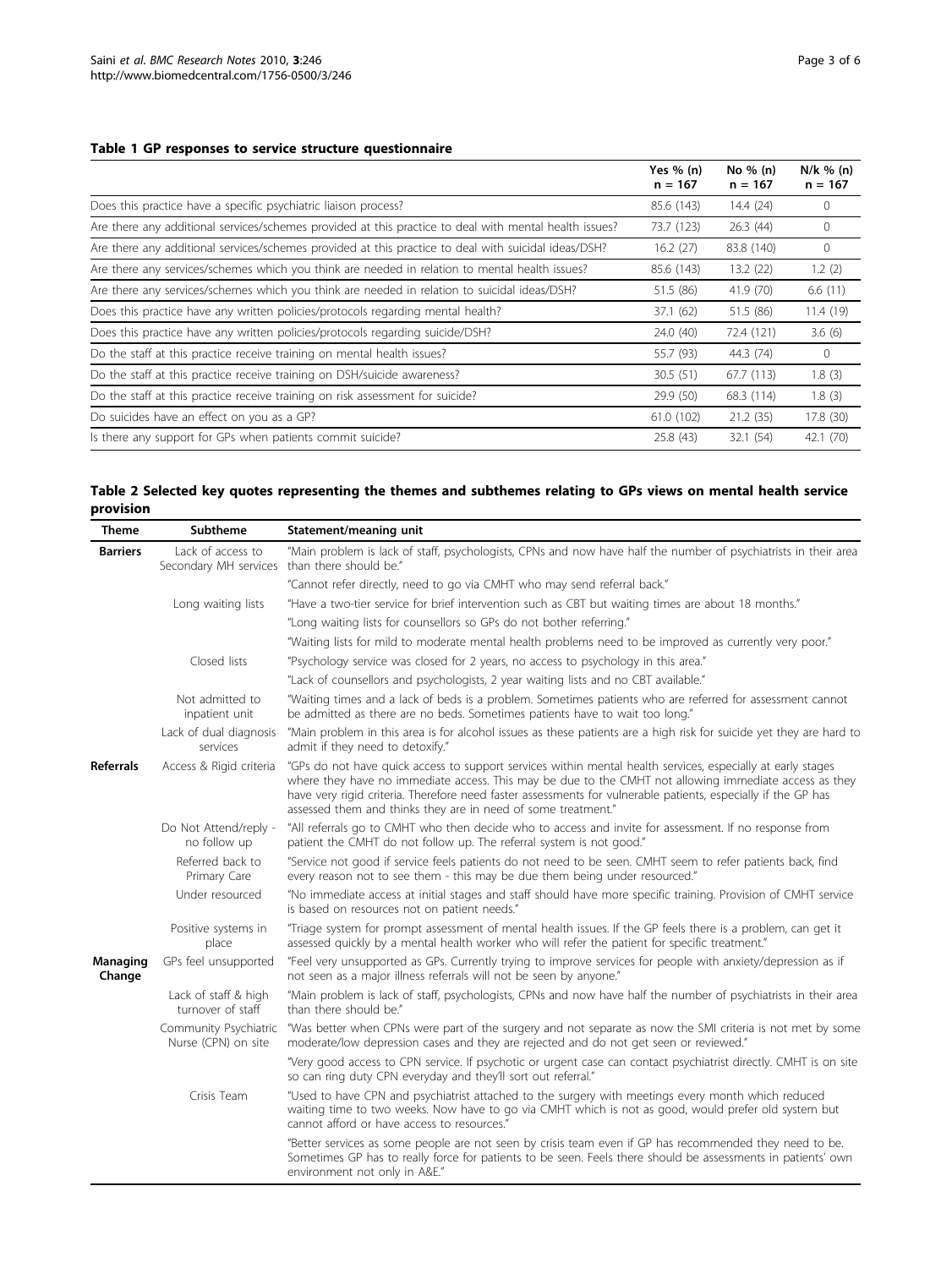services. GPs felt that primary and secondary mental health services were being targeted towards patients with severe and complex problems while the needs of patients with mild to moderate mental health problems were largely unmet.

There were particular issues in relation to accessing services for the management of suicidal ideation and self-harm. Specifically, primary care services were insufficient in the following ways: lack of access to crisis teams; lack of beds available in some in-patient units; dual diagnosis patients not admitted as a result of intoxication at the time of admission.

(ii) Obstacles faced when referring a patient to mental health services In the previous referral system GPs had been able to directly contact a named psychiatrist about a patient; this rarely happened under the new referral system. The new methods of referral were unpopular with GPs as they felt patients who were referred to see a consultant were sometimes assessed by mental health workers and referred back to primary care services without ever having seen a psychiatrist.

GPs also felt unsupported in their decision-making regarding patient referrals and raised the need for more appropriate and faster assessments for vulnerable patients. Specifically, GPs mentioned the following problems:

▪ CMHTs did not see all patients referred by GPs if they felt the patient did not meet their criteria to be assessed

▪ GPs felt they sometimes had to force CMHTs to consider patients they felt were high priority

▪ CMHTs did not follow up patients who did not attend their assessment appointments, even though some patients may not have been attending due to their mental illness.

However, GPs also acknowledged the pressure CMHTs were under due to high demand and lack of resources.

(iii) Managing change within mental health care services Respondents were critical of the new patient referral system noting that they now had little access to psychiatrists and there was a constant turnover of psychiatric staff. Most practices now referred patients to community psychiatric nurses (CPNs) or psychiatrists via CMHTs, which they felt was not as efficient as the old referral system. The old system involved having a CPN on site and regular contact with psychiatrists to discuss patients (e.g. patients on the severe mental illness (SMI) register).

For urgent mental health assessments under the new referral system GPs referred to mental health crisis teams who were meant to provide a 'hospital at home'

service for people with mental illness [[21\]](#page-5-0). Crisis teams, comprised of CPNs, social workers and support workers, are available 24 hours a day, seven days a week to assess patients in line with mental health legislation and provide support and short-term help. GPs that had a good relationship with their local crisis team were very positive about them. However, GPs were less positive about local crisis teams when they had referred patients who were subsequently not assessed by crisis teams; in these instances GPs had to insist their patient be seen. These GPs felt extremely unsupported by local mental health services and felt they had no other treatment options except prescribing medication. GPs complained of an increase in the fragmentation of services, inadequate continuity of care for patients and poor communication between services.

To address concerns about the lack of access to specialist mental health services some practices had employed graduate mental health workers (GMHW) to work on-site. Graduate mental health workers are an additional, specialist service available within primary care settings to provide treatment for patients with mild to moderate mental health needs [\[22](#page-5-0)]. Most GPs seemed positive about this service although some were sceptical as they could not offer an equivalent level of mental health care as CPNs or psychiatrists.

#### Summary of main findings

GPs in this study raised concerns about the provision of services and training for mental health problems generally and for the prevention of self-harm and suicidal ideation specifically. Two-thirds of GPs were affected by the suicide of their patient, although only a quarter reported being aware of any support available to them. Perhaps unsurprisingly, GPs who were most positive about secondary care mental health services had easy access and good relations with their local mental health services. In these areas GPs reported good communication and liaison between primary care and mental health professionals. Dissatisfied GPs repeatedly stated that they felt services were better when CPNs and psychiatrists were more accessible. The key themes that emerged from interviews were lack of access to mental health services, problems referring patients to these services and working with the changing remit of mental health services.

#### Methodological issues

This was a comparatively large study but the findings must be interpreted in the context of a number of limitations. The GPs recruited to the study were a selected group (individuals who had experienced the suicide of a patient who was under the care of mental health services). Such individuals may have different views from GPs who have never experienced a patient suicide or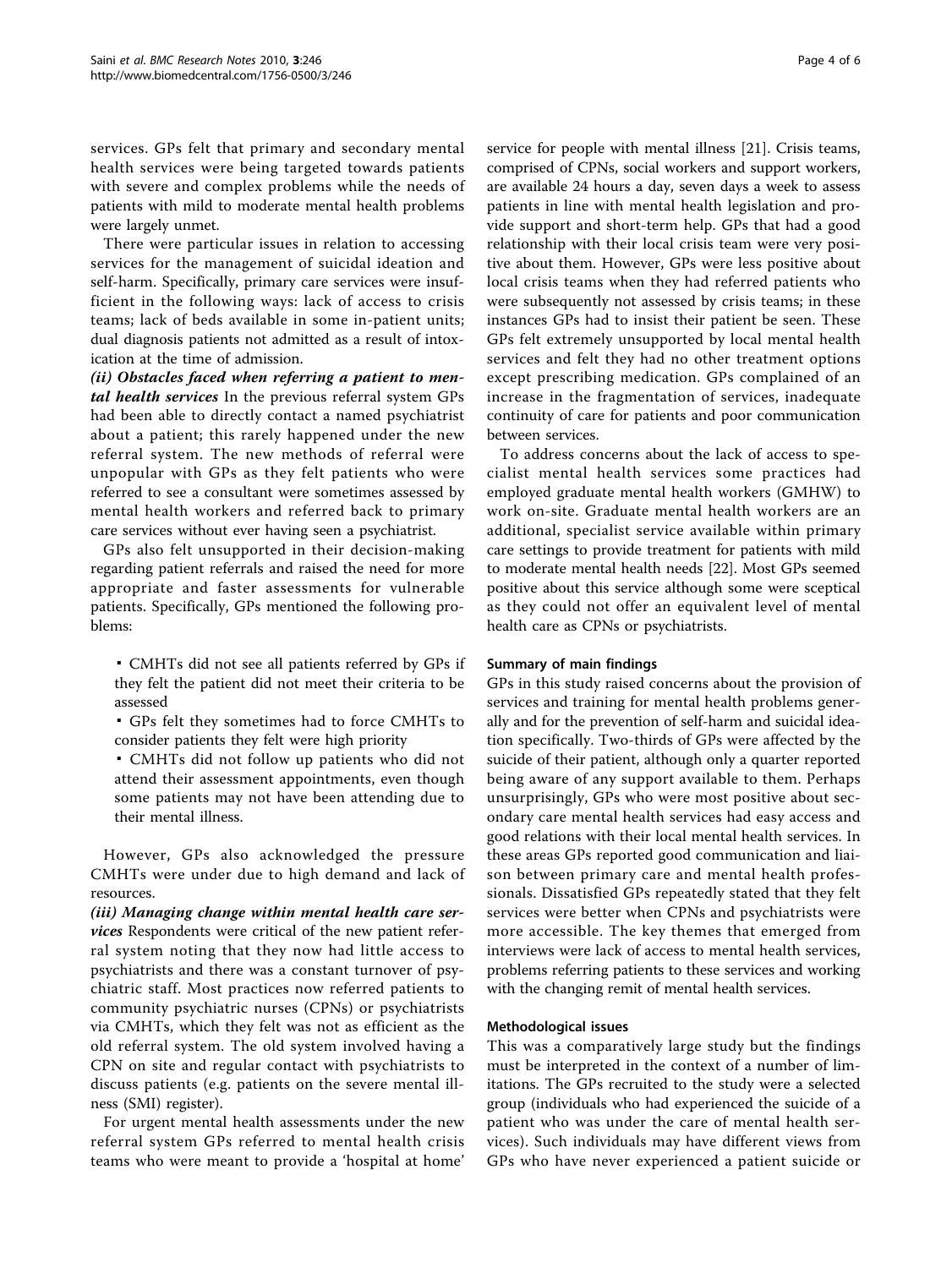<span id="page-4-0"></span>who have experienced the death of a patient by suicide not under the care of specialist services. Those who responded might also differ in important ways from those who did not respond. A systematic comparison of responders and non-responders was not possible making it difficult to comment on potential biases, however our study contained large absolute numbers (higher than previous studies) and similar key issues were consistently raised by our participants. Another limitation was the fact that the study was carried out in a single region in England so the results may not be applicable to other areas with different populations and clinical services. In addition, data were coded by different members of the research team. However, 114 (68%) were validated by another member of the research team - there was agreement in 112 (98%) cases.

#### Implications

Health professionals have an important role to play in suicide prevention [1,3]. In this study, many GPs expressed concern about the quality of primary care mental health service provision and difficulties with access to secondary mental health services [[22\]](#page-5-0). Many of these barriers were not specific to suicide prevention, although addressing them could have a positive impact potentially reducing suicide risk among patients who consult GPs prior to suicide.

Many GPs reported that they had not received formal training in self-harm and suicidal ideation. GPs that had experienced a patient suicide commented on the lack of support. Patient suicides can be devastating for clinicians, arousing feelings of guilt, fear and professional inadequacy [[23,24](#page-5-0)]; formal support systems should be readily available [\[25\]](#page-5-0).

GPs appeared cautious in some cases about referring patients to mental health specialists due to their perceptions of negative outcomes for these individuals, (e.g. patients not being assessed despite a GP referral) and by a lack of access to treatment options (e.g. psychological services) due to long waiting lists. GPs reported that they had to manage patients with a range of mental health problems including those with serious mental illness, even though Community Mental Health Teams (CMHTs) had been introduced to treat this patient group. Strategies have also been introduced to facilitate the management of patients with mild to moderate mental health problems (e.g. graduate mental health workers (GMHW)) [\[22\]](#page-5-0). However, implementation of this role has been problematic (e.g. lack of clarity regarding training, management and their clinical role) [[26,27\]](#page-5-0). Further work should look at the impact of these strategies and GPs decision-making to refer patients to mental health specialists.

#### Acknowledgements

We thank all participating GPs and the PCTs that allowed us access to medical records and participated in interviews. The study was carried out as part of the National Confidential Inquiry into Suicide and Homicide by People with Mental Illness. We thank the other members of the research team: Harriet Bickley, Jimmy Burns, Isabelle Hunt, Rebecca Lowe, Phil Stones, Pauline Turnbull, Sandra Flynn, Cathy Rodway, Alison Roscoe and Kelly Hadfield. We acknowledge the help of health authorities and trust contacts and consultant psychiatrists for completing the questionnaires.

#### Author details

<sup>1</sup>National Confidential Inquiry into Suicide and Homicide by People with Mental Illness, Centre for Suicide Prevention, Jean McFarlane Building, University of Manchester, M13 9PL, UK. <sup>2</sup>Centre for Criminology, University of Oxford, Manor Road Building, Manor Road, Oxford, OX1 3UQ, UK.

#### Authors' contributions

The study was principally designed by KW, PS, NK, LA, JS but all authors had input into aspects of study design. Ethical approval was obtained by DDC and KW. Data collection was carried out by PS, AP, DDC, and CM, supported by AW, NS and KW. Initial data manipulation was carried out by PS, AP, DDC and CM, supervised by DW and LC. Data analysis was carried out by PS, AP, DDC and CM, supervised by DW and LC. Clinical input was provided by NS and NK. The manuscript was prepared by PS, KW, and NS, with supervision from NK, LC, JS and LA. All authors commented on drafts of the paper and contributed to the final version.

#### Competing interests

LA is the National Director for Health and Criminal Justice, England. NK is Chair of the Guideline Development Group for the new National Institute for Clinical Excellence (NICE) guidelines into self-harm.

#### Received: 5 July 2010 Accepted: 1 October 2010 Published: 1 October 2010

#### References

- 1. Department of Health. National Suicide Prevention Strategy for England Department of Health: London 2002.
- 2. Price S: Suicide prevention, summary of the evidence, National Public Health Service for Wales.Edited by: D.O. Health 2007.
- 3. Appleby L, et al: Avoidable Deaths: Five-year report of the national confidential inquiry into suicide and homicide by people with mental illness. 2006 [\[http://www.manchester.ac.uk/nci\]](http://www.manchester.ac.uk/nci).
- 4. Pearson A, Saini P, Da Cruz D, Mile C, while D, Swinson N, Williams A, Shaw J, Appleby L, Kapur N: [Primary care contact prior to suicide in](http://www.ncbi.nlm.nih.gov/pubmed/19861027?dopt=Abstract) [individuals with mental illness.](http://www.ncbi.nlm.nih.gov/pubmed/19861027?dopt=Abstract) British Journal of General Practice 2009, 59:825-832.
- 5. Luoma JB, Pearson JL, Martin CE: [Contact with Mental Health and Primary](http://www.ncbi.nlm.nih.gov/pubmed/12042175?dopt=Abstract) [Care Providers Before Suicide: A Review of the Evidence.](http://www.ncbi.nlm.nih.gov/pubmed/12042175?dopt=Abstract) American Journal of Psychiatry 2002, 159:909-916.
- Power K, Davies C, Swanson V, Gordon D, Carter H: [Case-control study of](http://www.ncbi.nlm.nih.gov/pubmed/9196962?dopt=Abstract) [GP attendance rates by suicides with or without a psychiatric history.](http://www.ncbi.nlm.nih.gov/pubmed/9196962?dopt=Abstract) British Journal of General Practice 1997, 47(417):211-215.
- 7. Matthews K, Milne S, Ashcroft GW: [Role of doctors in the prevention of](http://www.ncbi.nlm.nih.gov/pubmed/8068391?dopt=Abstract) [suicide: the final consultation.](http://www.ncbi.nlm.nih.gov/pubmed/8068391?dopt=Abstract) British Journal of General Practice 1994. 44(385):345-348.
- Vassilas CA, Morgan HG: General practitioners' [contact with victims of](http://www.ncbi.nlm.nih.gov/pubmed/8374378?dopt=Abstract) [suicide.](http://www.ncbi.nlm.nih.gov/pubmed/8374378?dopt=Abstract) British Medical Journal 1993, 307(6899):300-301.
- 9. Rihmer Z, Rutz W, Pihlgren H: [Depression and suicide on Gotland. An](http://www.ncbi.nlm.nih.gov/pubmed/8749979?dopt=Abstract) [intensive study of all suicides before and after a depression-training](http://www.ncbi.nlm.nih.gov/pubmed/8749979?dopt=Abstract) [programme for general practitioners.](http://www.ncbi.nlm.nih.gov/pubmed/8749979?dopt=Abstract) Journal of Affective Disorders 1995, 35:147-152.
- 10. Appleby L, Morriss R, Gask L, Roland M, Lewis B, Perry A, Battersby L, Colbert N, Green G, Amos R, Davies L, Faragher B: [An educational](http://www.ncbi.nlm.nih.gov/pubmed/11037088?dopt=Abstract) [intervention for front-line health professionals in the assessment and](http://www.ncbi.nlm.nih.gov/pubmed/11037088?dopt=Abstract) [management of suicidal patients \(The STORM project\).](http://www.ncbi.nlm.nih.gov/pubmed/11037088?dopt=Abstract) Psychological Medicine 2000, 30(4):805-812.
- 11. Gilbody S, Whitty P, Grimshaw J, Rush T: [Educational and organizational](http://www.ncbi.nlm.nih.gov/pubmed/12813120?dopt=Abstract) [interventions to improve the management of depression in primary](http://www.ncbi.nlm.nih.gov/pubmed/12813120?dopt=Abstract) [care.](http://www.ncbi.nlm.nih.gov/pubmed/12813120?dopt=Abstract) Journal of the American Medical Association 2003, 289(23):3145-3151.